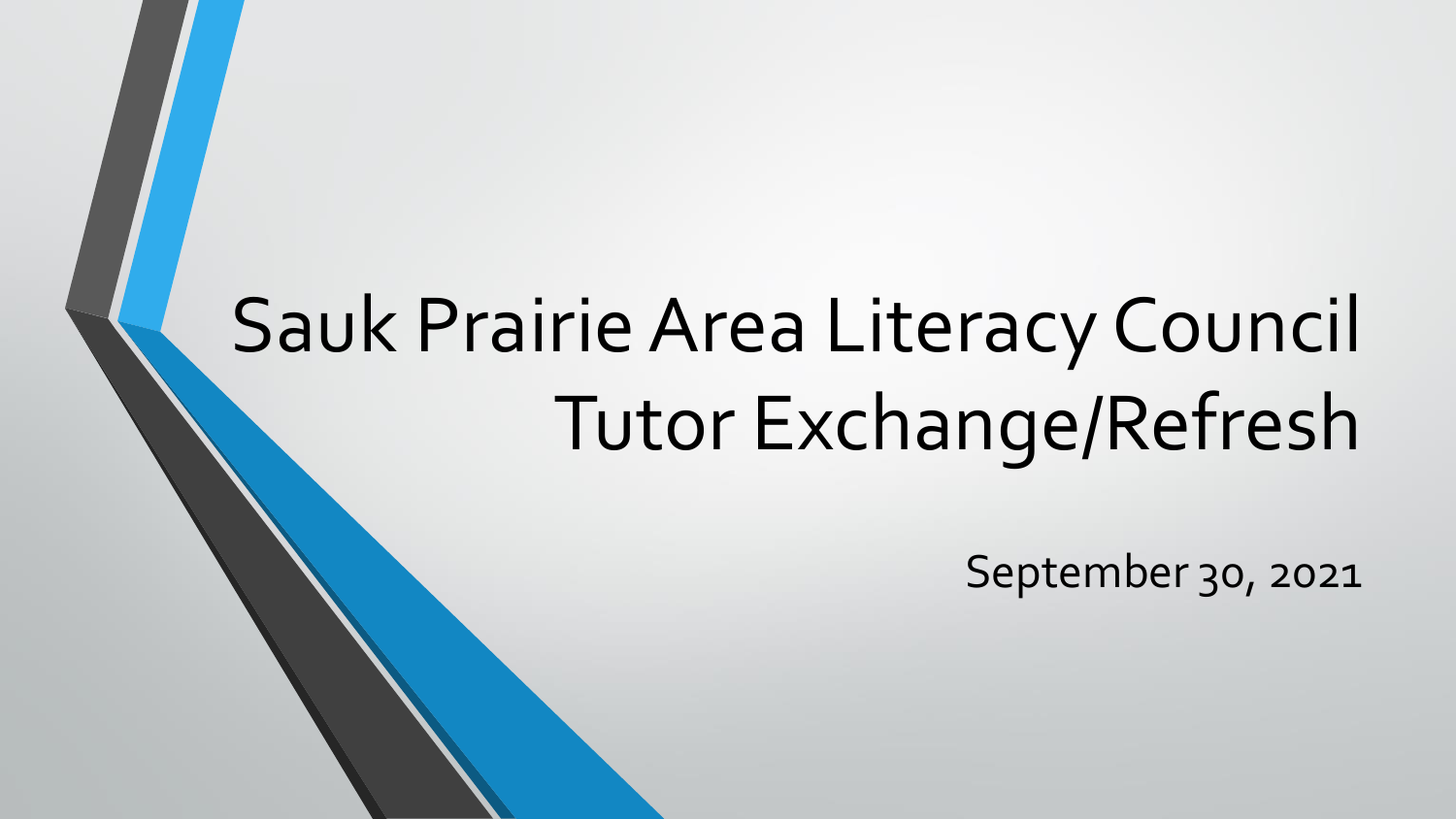# Agenda

- 1. Introduction of SPALC Board Members
- 2. Objectives and achievements of SPALC
	- a) Tutors share current experience or status
- 3. Monthly Tutor Reports
- 4. Intercambio Materials/Videos
	- a) Check-out Process at GCCL
	- b) Assessment Tool Available
- 5. Other Tutor Resources Available
	- a) Virtual Tutoring Support
	- b) SPALC Facebook Page
	- c) Updated SPALC Tutor Handbook
	- d) Website Resources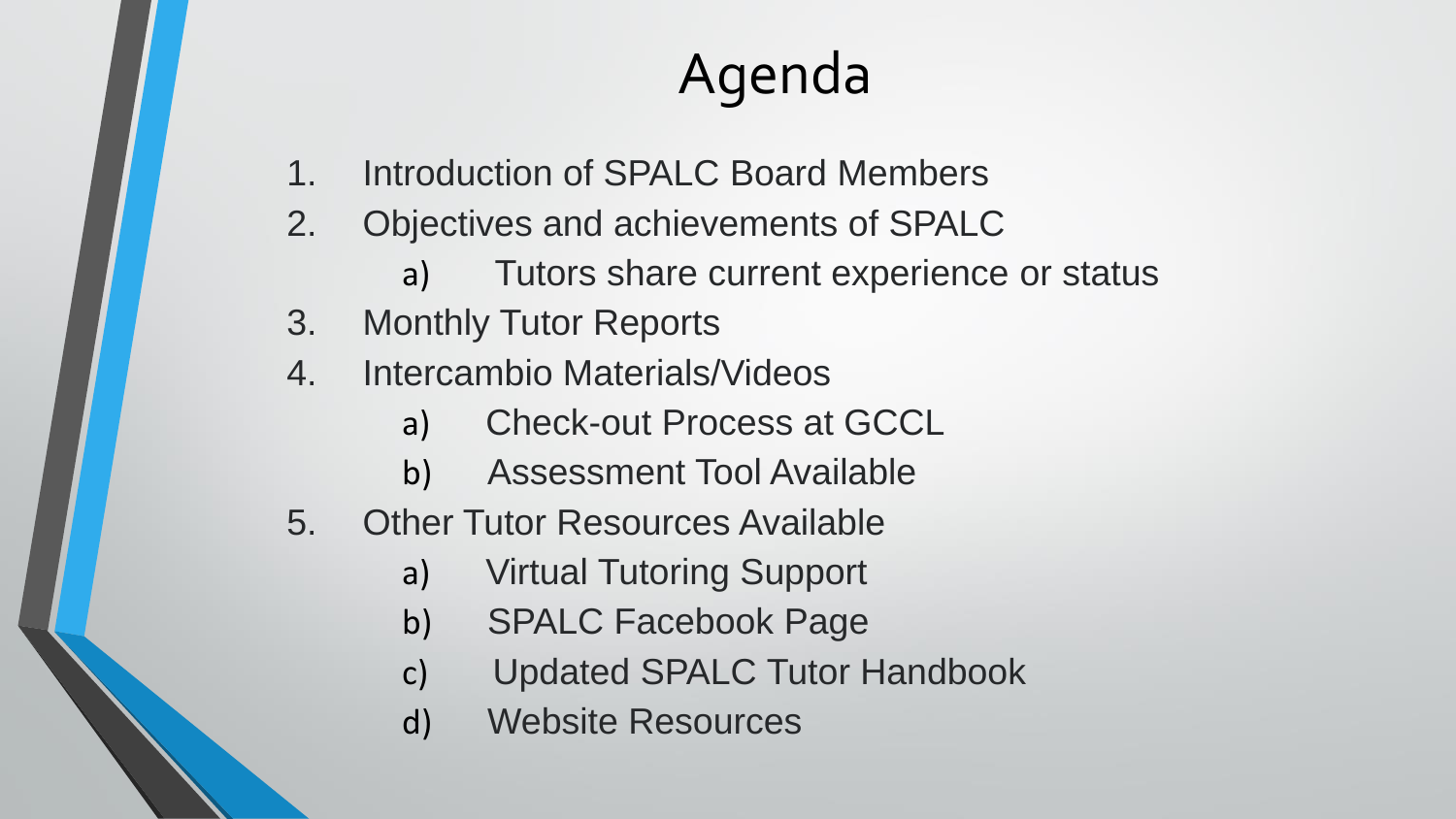### SPALC Board of Directors

#### **OFFICERS**

- Renee Thums, President
- Karen Peterson, Vice President & Secretary
- Terri Winscher, Treasurer

#### **MEMBERS**

- Terri Broxmeyer
- Terri Hanson
- Jeff Ochsankehl
- Laurie Pfiffner
- Board Liaison/Coordinator: Heather Cole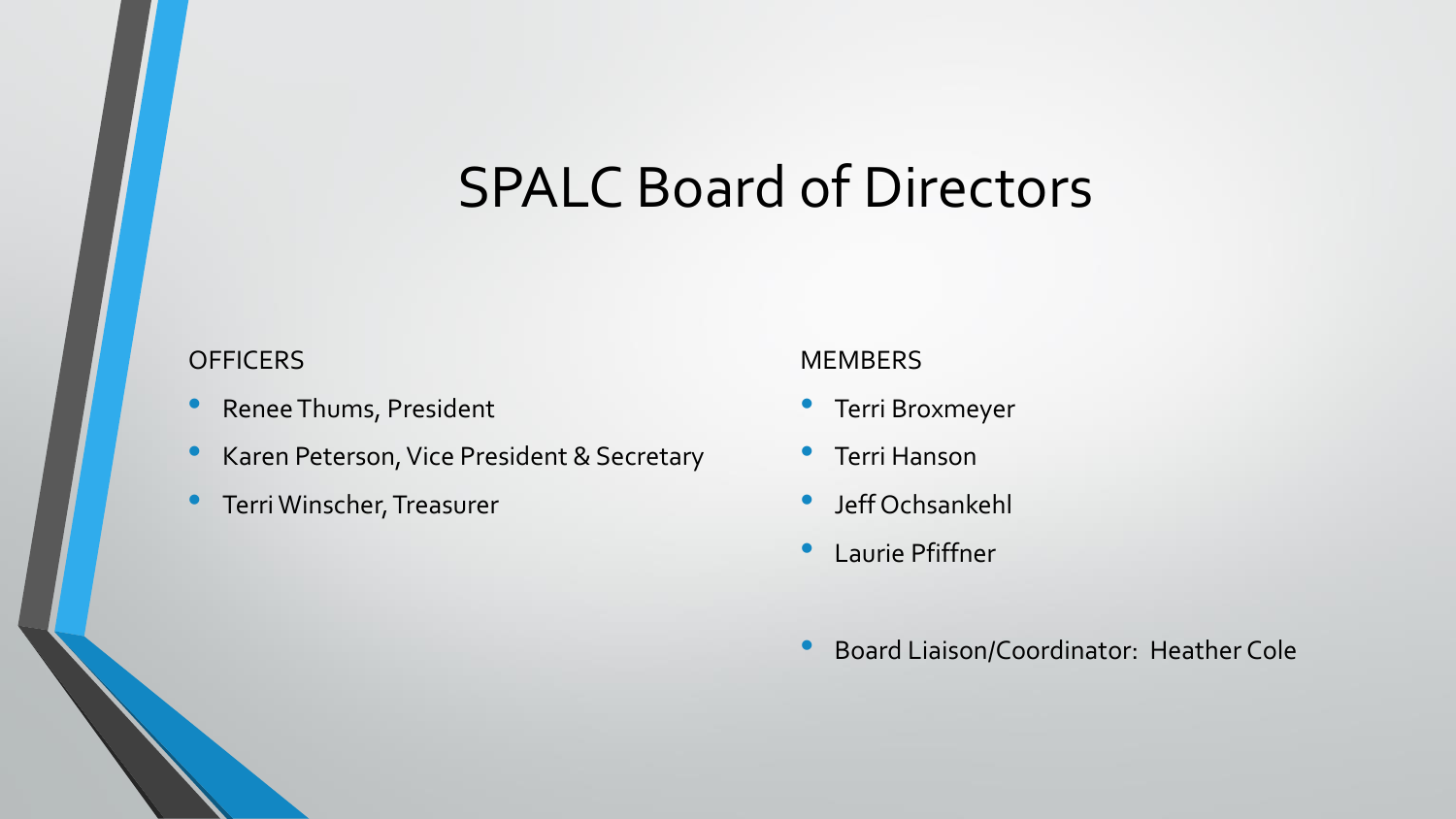# Working Committees

Executive Committee Finance Committee Census Team Tutor Educational Support Team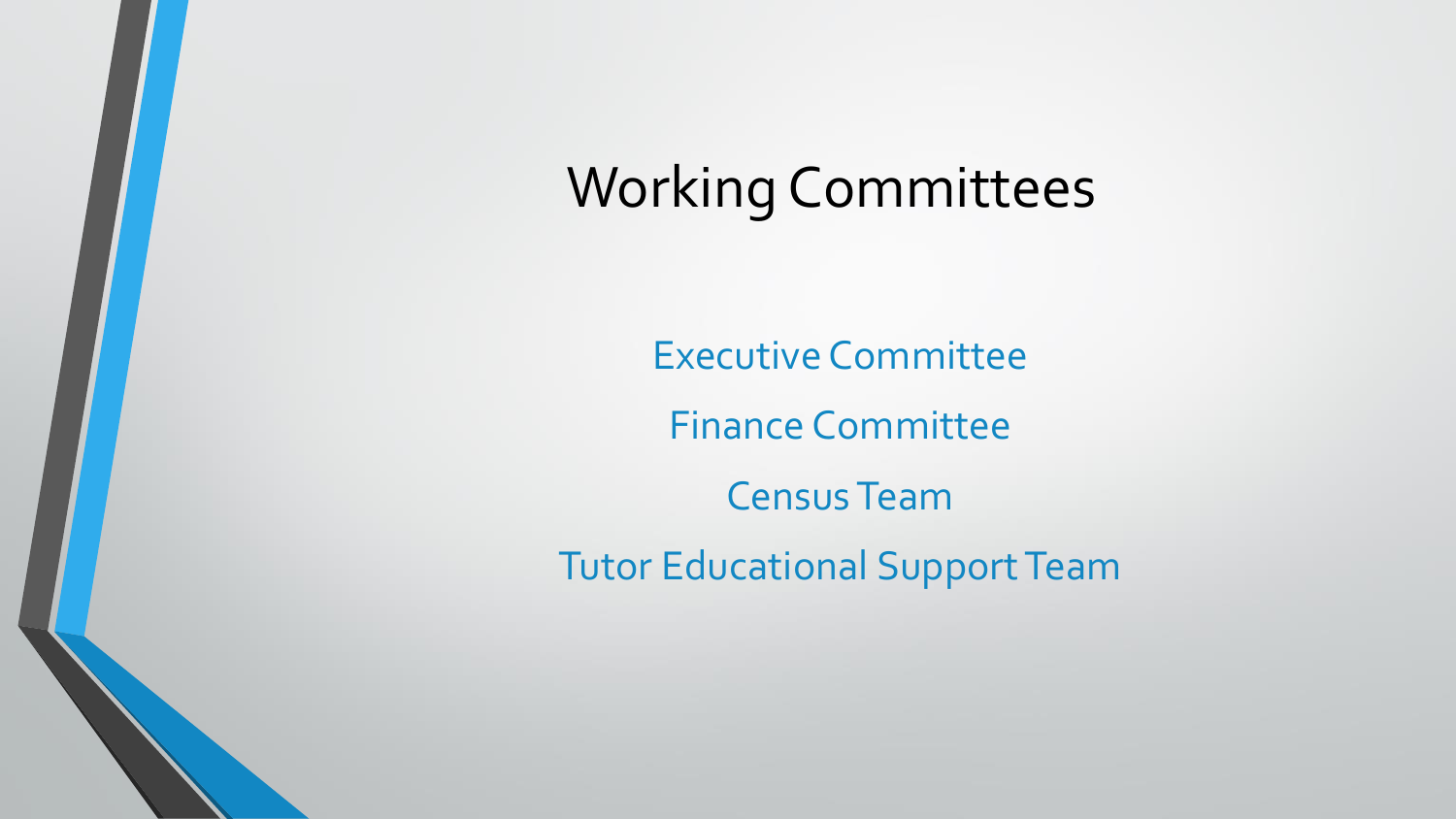Interested in joining our Board – now or in the future, or just want to explore? We'd love to talk to you!

> Reach out to Renee prthums91@yahoo.com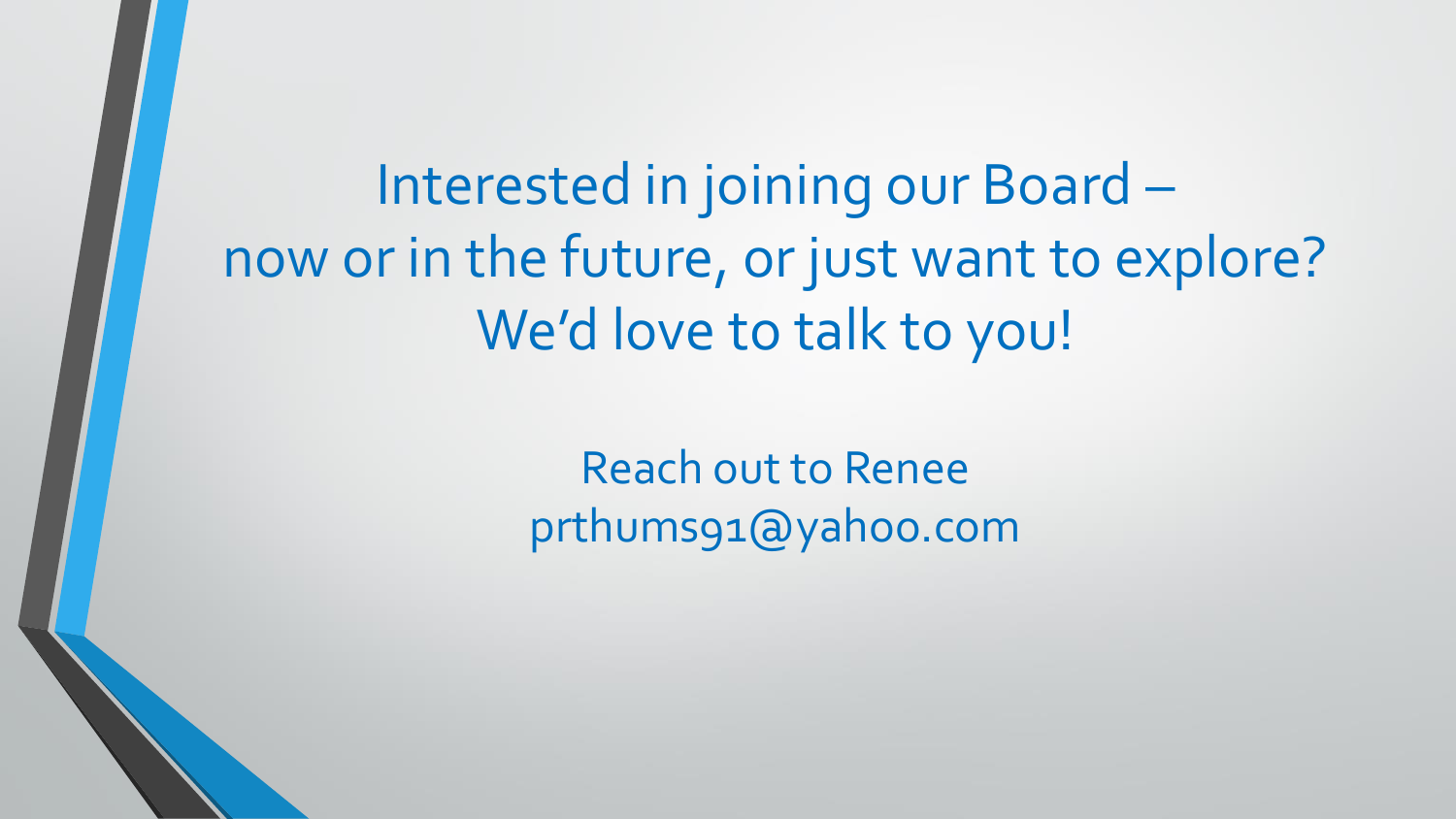### Objectives and Achievements of SPALC

### Current Tutor Experience and Status

### Optional to share:

- Your name
- How long you have been tutoring
- What you are currently doing or planning with your student (in-person class, virtual, starting soon, nothing)
- Any specific concerns or questions we can help with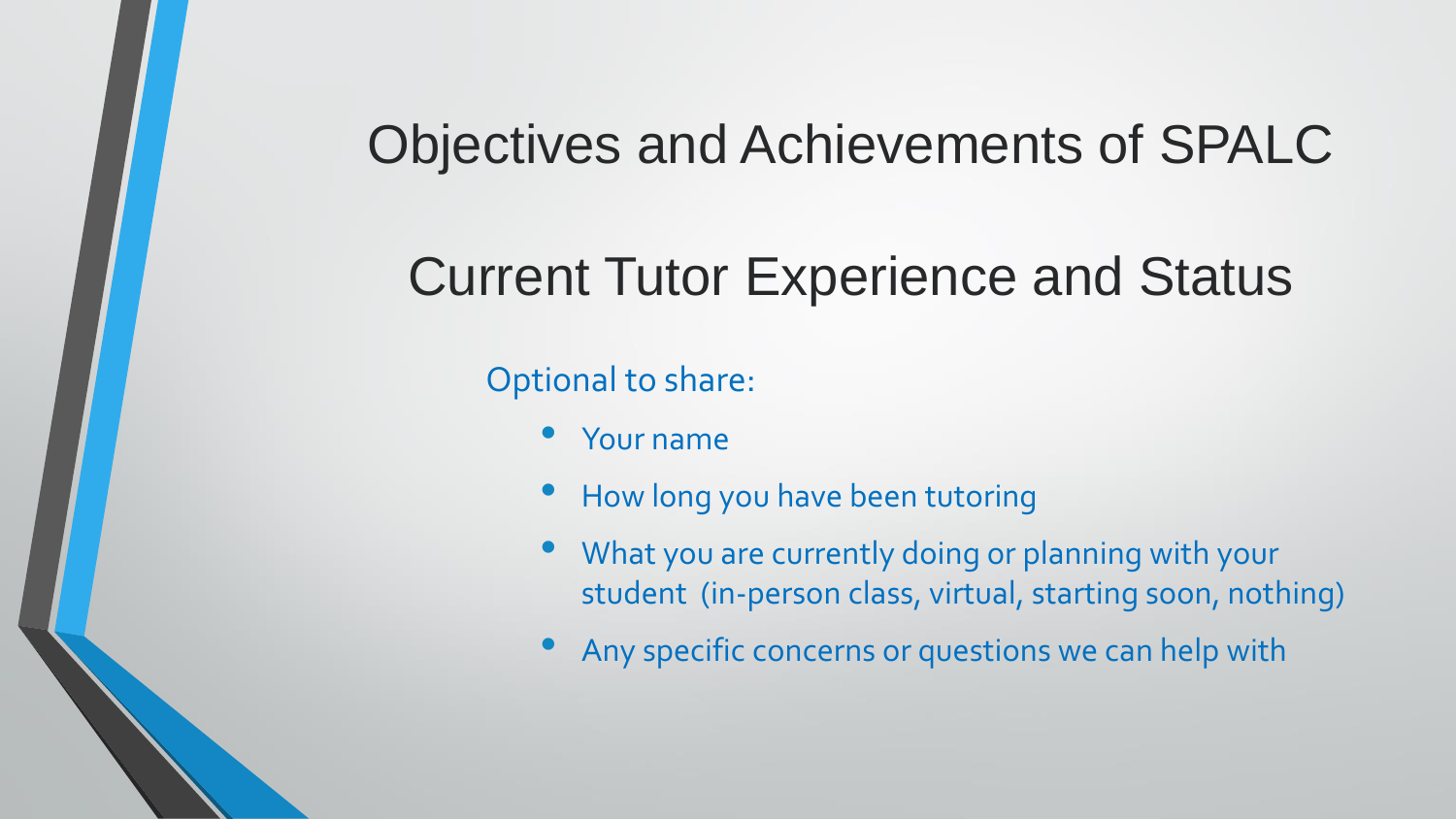### Monthly Tutor Reports Jeff Ochsankehl

- Submit reports with # of hours tutored by the  $5<sup>th</sup>$  of the month for the prior month
- Jeff emails out reminder around the  $25<sup>th</sup>$  of each month do not reply to this
- As shown on the report ALWAYS send to: **[monthlyreports@saukprairieliteracy.org](mailto:monthlyreports@saukprairieliteracy.org)**
	- *This allows everyone on the Census Team to receive the report at the same time to record our total hours (sending a reply to just Jeff's reminder creates confusion)*
	- *Paper reports can be dropped off at the circulation desk at GCCL*
- The Report Form is linked on the SPALC website in various locations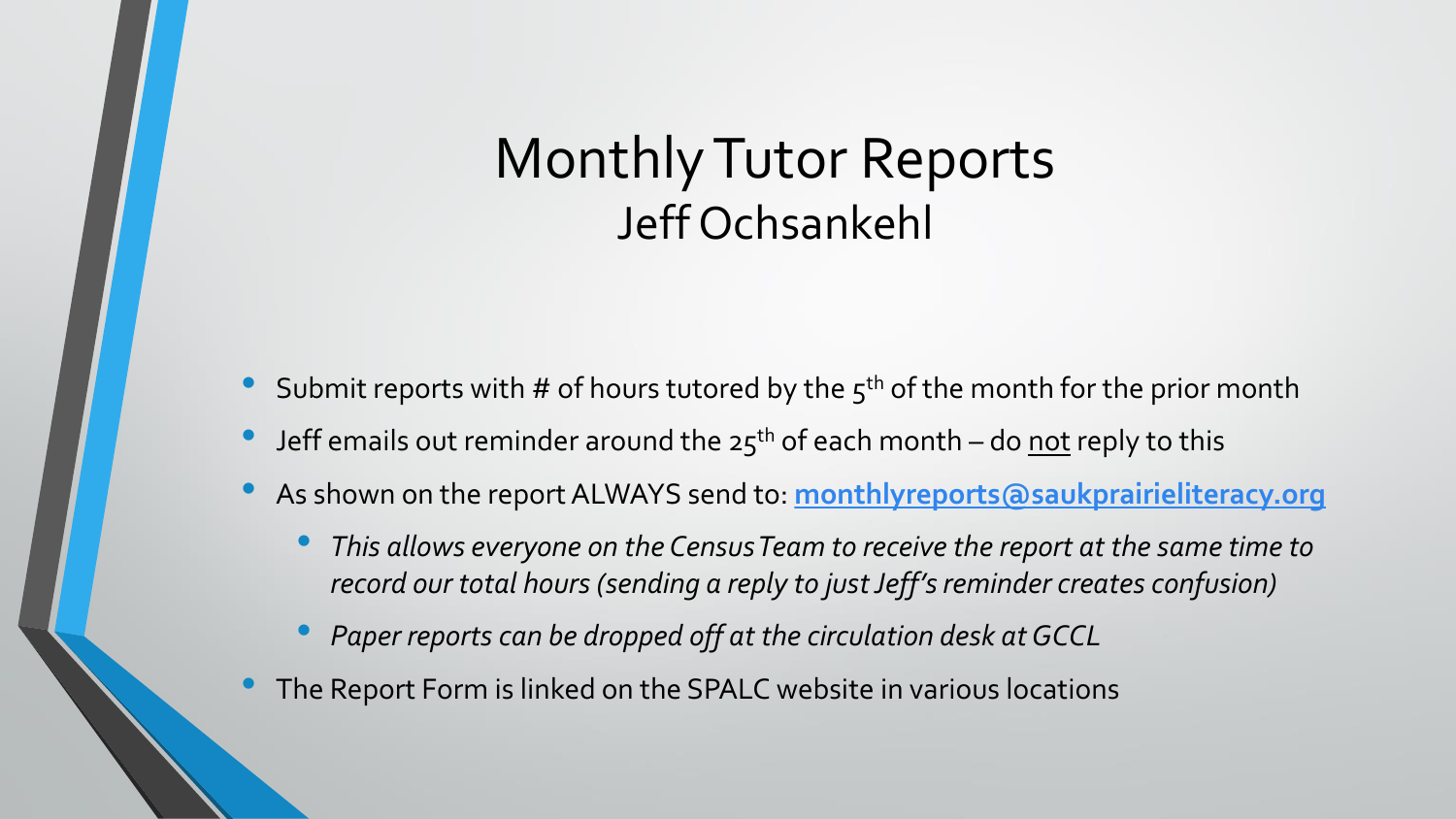Check-Out Process at George Culver Community Library (GCCL)

Tutor Resource Material

Teacher Books: Return when done

Student Books: Consumable – students keep their books

➢Our Teacher/Student Intercambio Confidence and Connection materials are purchased using Council funds.

➢For tracking purposes and knowing we are making the most of our investment, materials MUST be checked out following the simple process in the 3-ring binder - the explanation and correlating sheets for each book level to indicate what you're taking is in the binder.

➢LOCATION OF TUTORING MATERIALS: Consumable Intercambio student books and returnable teacher books are located in the GCCL Literacy area on the first floor of the library, past the circulation desk. [In the event that one of the Intercambio levels is gone, there are additional workbooks in a small file cabinet in the back corner of the GCCL meeting room.] In addition to the consumable materials, there are also general tutoring materials available for check out on your library card at both the George and Ruth Culver Community Libraries. *Both libraries are fine free.*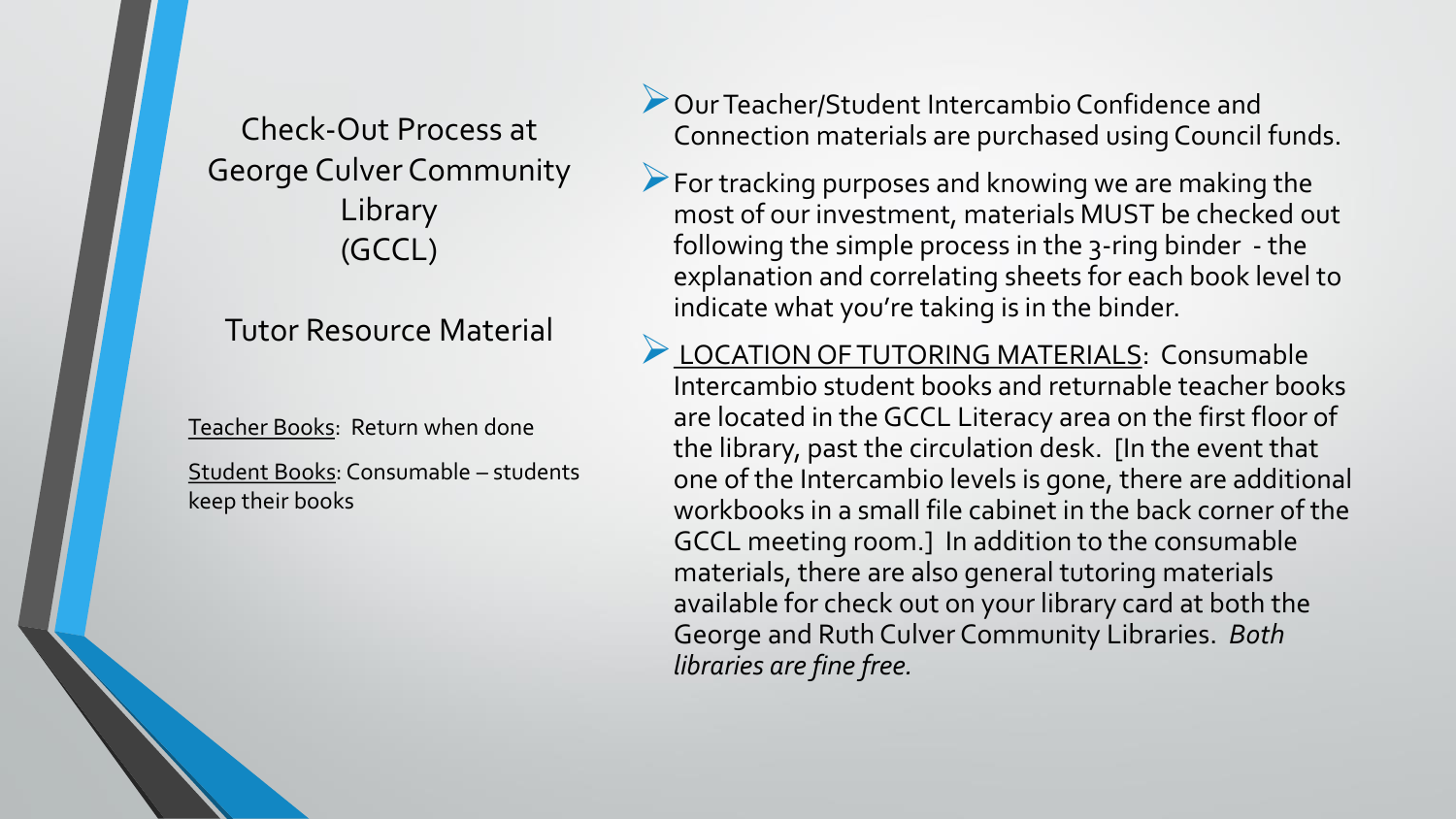## **OTHER HELPFUL RESOURCES**

### ■ Virtual Tutoring Support –

Contact Karen Peterson for one-on-one overview or to ask questions Visit Intercambio Website for video tutorials [Distance and Online Learning Resources](https://intercambio.org/curriculum-and-resources/distance-learning-resources/)

### ❑ SPALC Facebook Page

For those with Facebook accounts, we encourage you to "Like" and "Follow" our SPALC Facebook Page – we'll be adding more information and other news here

□ Updated "Handbook for Tutors" – electronic version will be available soon Please contact: Terri Hanson to request a copy via email: HANSCANT@msn.com We also plan to add it to the SPALC Website Tutor Resource page.

#### ❑ Website Resources

- **E** <https://www.saukprairieliteracy.org/>
- <https://wisconsinliteracy.org/>
- **Example 3 [Teacher & Program Tools -](https://intercambio.org/curriculum-and-resources/admin-teacher-tools/) Intercambio Videos and more!**<br>Accessment Tools https://intercambio.org/curriculum.and
- [Assessment Tools https://intercambio.org/curriculum-and-resources/admin-teacher](https://intercambio.org/curriculum-and-resources/admin-teacher-tools/confidence-and-connections-placement-tests/)tools/confidence-and-connections-placement-tests/

❖*COVID 19 information is available for students on the* 

*<https://wisconsinliteracy.org/resources/health-resources/health-resources.html> site under health resources. Some of the materials are also in Spanish.*